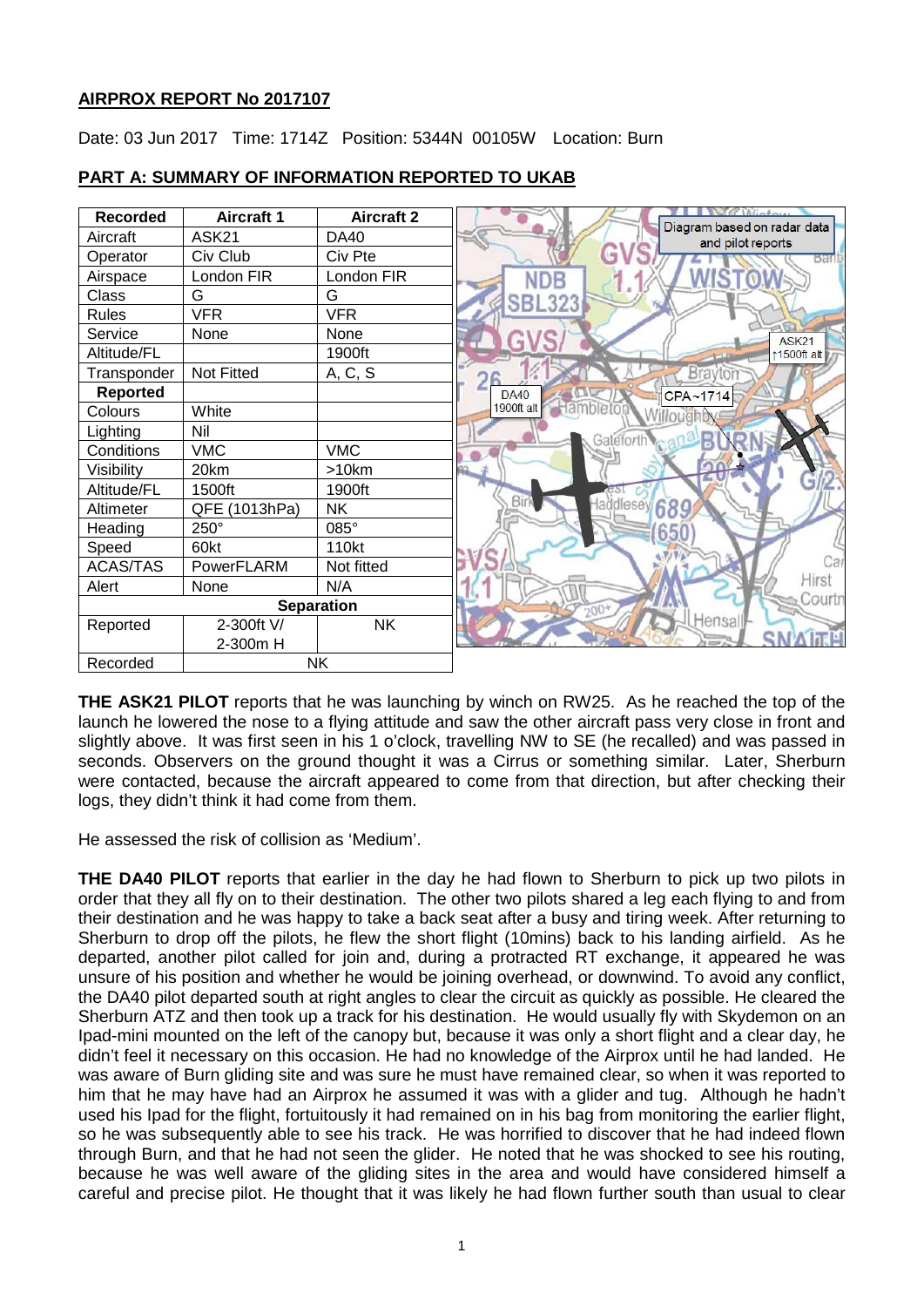the circuit for the inbound aircraft and had not registered that a direct track would no longer keep him clear of Burn. He noted the dangers of 'mentally switching off' firstly because others were flying the aircraft before and then because it was only a short, and familiar, flight. He would normally have requested a Basic Service from Doncaster, who are very good at reminding pilots about active gliding sites, but, again because of the short trip, he hadn't thought it necessary, another lesson that he intended to learn from. He had since fitted PilotAware, which displays traffic, including FLARM equipped gliders, on his Ipad.

## **Factual Background**

The weather at Doncaster/Sheffield was recorded as follows:

METAR EGCN 031650Z 23010KT CAVOK 19/08 Q1012=

## **Analysis and Investigation**

## **UKAB Secretariat**

The ASK21 and DA40 pilots shared an equal responsibility for collision avoidance and not to operate in such proximity to other aircraft as to create a collision hazard<sup>[1](#page-1-0)</sup>. An aircraft operated on or in the vicinity of an aerodrome shall conform with or avoid the pattern of traffic formed by other aircraft in operation<sup>[2](#page-1-1)</sup>.

## **Comments**

## **BGA**

We commend the DA40 pilot for his open and honest report. The rapid adoption of electronic mapping tools by GA pilots should reduce the frequency of these incidents; and fitting FLARMcompatible equipment to aircraft that share airspace with gliders will add a further defence layer against collisions.

## **Summary**

An Airprox was reported when a ASK21 and a DA40 flew into proximity at 1714 on Saturday 3<sup>rd</sup> June 2017. Both pilots were operating under VFR in VMC, neither in receipt of an ATS.

## **PART B: SUMMARY OF THE BOARD'S DISCUSSIONS**

Information available consisted of reports from the pilots of both aircraft and radar photographs/video recordings.

The Board first looked at the actions of the DA40 pilot and commended him for his open and honest reporting. They agreed with his observations about how every flight should be carefully planned, even well-known, familiar routes. They also agreed that it was likely that the change in planned routing to accommodate the aircraft joining at Sherburn had pushed the DA40 pilot much further south than he anticipated and that he didn't then appreciate the effect this would have on his route back to his base. Nevertheless, even on short flights, lookout is of the utmost importance and, whilst there were clearly some human factors at play here from tiredness and mentally switching off whilst other pilots flew the aircraft, it was for the DA40 pilot to fly with due care and diligence. Some members commented on the prevalence of electronic navigation systems and, although they were considered a boon to modern flying, opined that there was a danger that basic navigation techniques might suffer due to over-reliance on them; if the DA40 pilot was concentrating on the flight and referring to a map he would have noted that he was flying south of Selby and Brayton, in the vicinity

l

<span id="page-1-0"></span><sup>1</sup> SERA.3205 Proximity.

<span id="page-1-1"></span><sup>2</sup> SERA.3225 Operation on and in the Vicinity of an Aerodrome.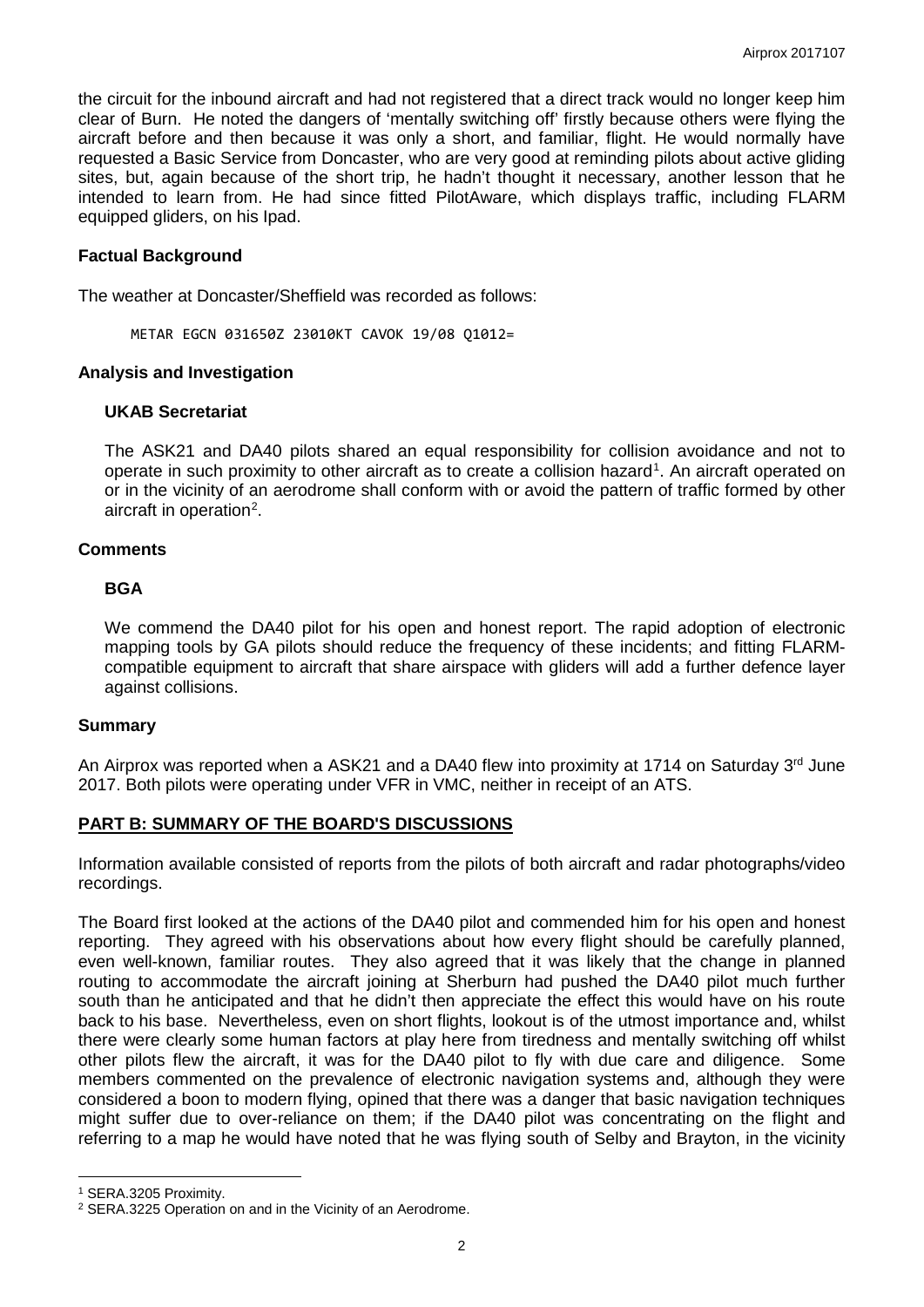of Burn glider site, and would probably have avoided both it and the glider. Nevertheless, the Board were heartened to hear that the pilot had since fitted PilotAware to aid in collision avoidance; although electronic conspicuity systems do not replace robust look-out, in this instance it should have provided a warning to the DA40 pilot because the glider was fitted with P-FLARM. Finally, the Board wondered if Sherburn could have reminded the DA40 pilot about Burn as he departed their ATZ, assuming that they were aware of his routing, and that Burn was active.

For his part, being in a steep launch attitude on the cable, the glider pilot would not likely see the DA40 until the last minute when he reached the top of his winch launch and lowered the nose of his aircraft. Glider members confirmed that the angle of climb whilst being winched was such that it made forward look-out very difficult until the top of the winch was reached, at which point the glider pilot saw the DA40. Although the glider launch team would have conducted pre-launch lookout checks, the closure rate of the DA40 would likely have meant that it was obscured below the horizon when the launch was commenced; it was likely that by the time the DA40 was seen from the ground, it was already in proximity to the glider. Some members noted that the glider was fitted with P-FLARM, which should have provided an alert on the DA40's SSR; they wondered whether this had alerted during the glider launch, and whether the glider pilot had presumably not assimilated the alert.

The Board then turned to the cause of the Airprox. It was quickly agreed that the DA40 pilot had flown through the overhead of an active and promulgated glider site, below the maximum winch-launch altitude, and into conflict with the ASK21. The risk was assessed as Category B, safety margins had been much reduced below the norm.

## **PART C: ASSESSMENT OF CAUSE AND RISK**

Cause: The DA40 pilot flew through the overhead of an active and promulgated glider site, below the maximum winch altitude, and into conflict with the ASK21.

Degree of Risk: B.

## Safety Barrier Assessment<sup>[3](#page-2-0)</sup>

In assessing the effectiveness of the safety barriers associated with this incident, the Board concluded that the key factors had been that:

## **Flight Crew**

l

**Regulations, Processes, Procedures, Instructions & Compliance** was assessed as **partially effective** because the DA40 pilot had overflown Burn.

**Tactical Planning** was assessed as **ineffective** because the DA40 pilot did not modify his routing to avoid overflying Burn after he had tracked further south than usual to clear the Sherburn circuit.

**Situational Awareness & Action** was assessed as **ineffective** because the DA40 pilot was not aware that he had overflown Burn until after the event, and neither pilot had any knowledge of the other's presence.

**Warning System Operation and Compliance** was assessed as **ineffective** because although the Glider had P-FLARM it did not warn the glider pilot (or he did not assimilate it) and the DA40 was not fitted with a CWS at the time.

<span id="page-2-0"></span><sup>&</sup>lt;sup>3</sup> The UK Airprox Board scheme for assessing the Availability, Functionality and Effectiveness of safety barriers can be found on the **UKAB Website**.